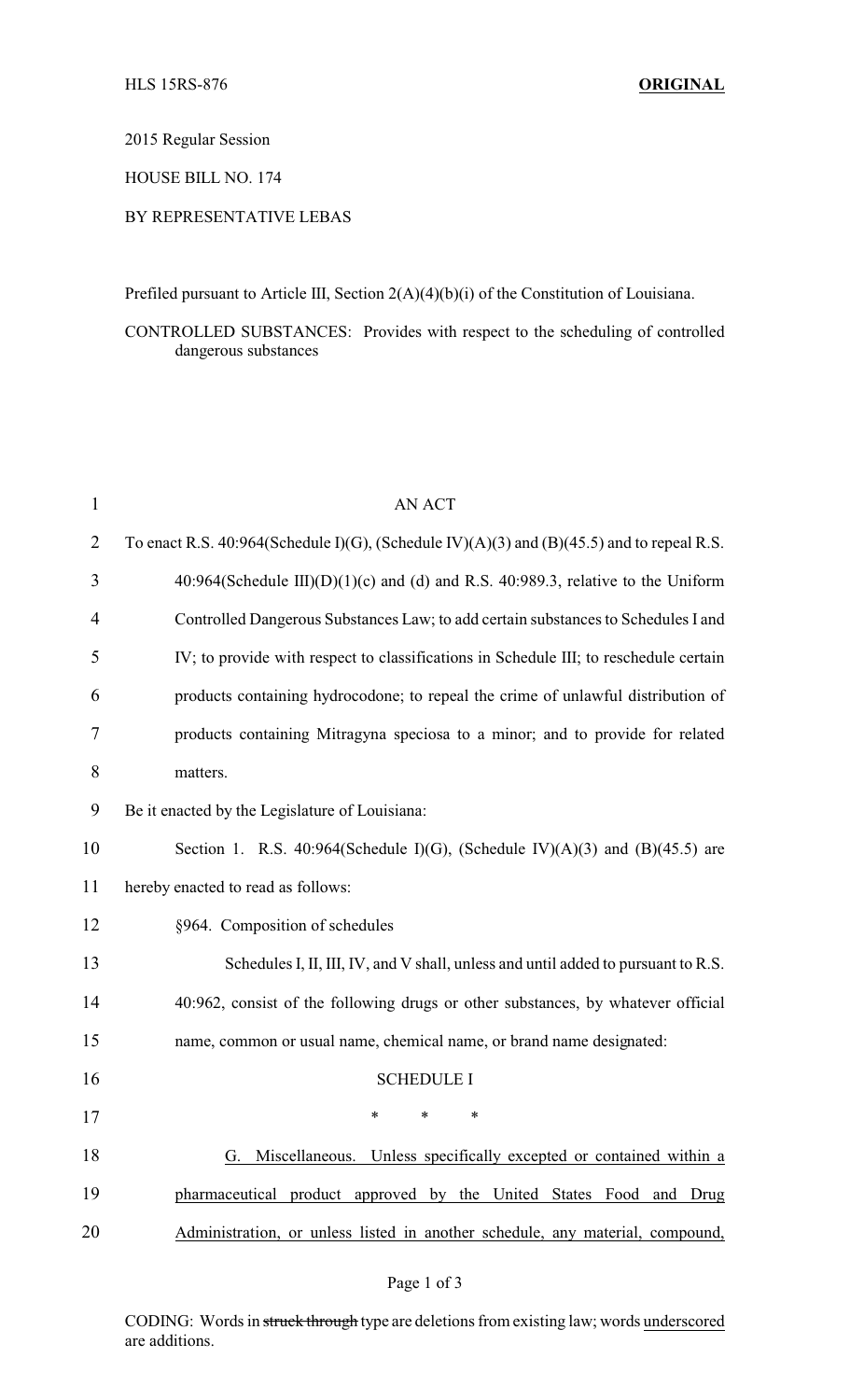| $\mathbf 1$    | mixture, or preparation which contains any quantity of the following substances          |
|----------------|------------------------------------------------------------------------------------------|
| $\overline{2}$ | including its salts, isomers, or salts of isomers, whenever the existence of such salts, |
| 3              | isomers, or salts of isomers is possible within the specific chemical designation:       |
| 4              | (1) Mitragynine                                                                          |
| 5              | 7-Hydroxy-mitragynine                                                                    |
| 6              | *<br>*<br>∗                                                                              |
| 7              | <b>SCHEDULE IV</b>                                                                       |
| 8              | A. Narcotic drugs                                                                        |
| 9              | *<br>$\ast$<br>*                                                                         |
| 10             | (3) 2-[(dimethylamino)methyl]-1-(3-methoxyphenyl)cyclohexanol, its salts,                |
| 11             | optical and geometric isomers and salts of these isomers (including tramadol).           |
| 12             | <b>B.</b> Depressants                                                                    |
| 13             | Unless specifically excepted or unless listed in another schedule, any                   |
| 14             | material, compound, mixture, or preparation containing any quantity of the following     |
| 15             | substances, including its salts, isomers, and salts of isomers, whenever the existence   |
| 16             | of such salts, isomers, and salts of isomers is possible within the specific chemical    |
| 17             | designation:                                                                             |
| 18             | *<br>*<br>∗                                                                              |
| 19             | $(45.5)$ Suvorexant                                                                      |
| 20             | $\ast$<br>$\ast$<br>*                                                                    |
| 21             | Section 2. R.S. 40:964(Schedule III)(D)(1)(c) and (d) and R.S. 40:989.3 are hereby       |
| 22             | repealed in their entirety.                                                              |
|                |                                                                                          |

## DIGEST

The digest printed below was prepared by House Legislative Services. It constitutes no part of the legislative instrument. The keyword, one-liner, abstract, and digest do not constitute part of the law or proof or indicia of legislative intent. [R.S. 1:13(B) and 24:177(E)]

| HB 174 Original | 2015 Regular Session | LeBas |
|-----------------|----------------------|-------|
|-----------------|----------------------|-------|

**Abstract:** Adds certain substances to Schedules I and IV.

Present law provides for the designation of controlled dangerous substances into Schedules I, II, III, IV, and V based upon the substances' potential for addiction and abuse.